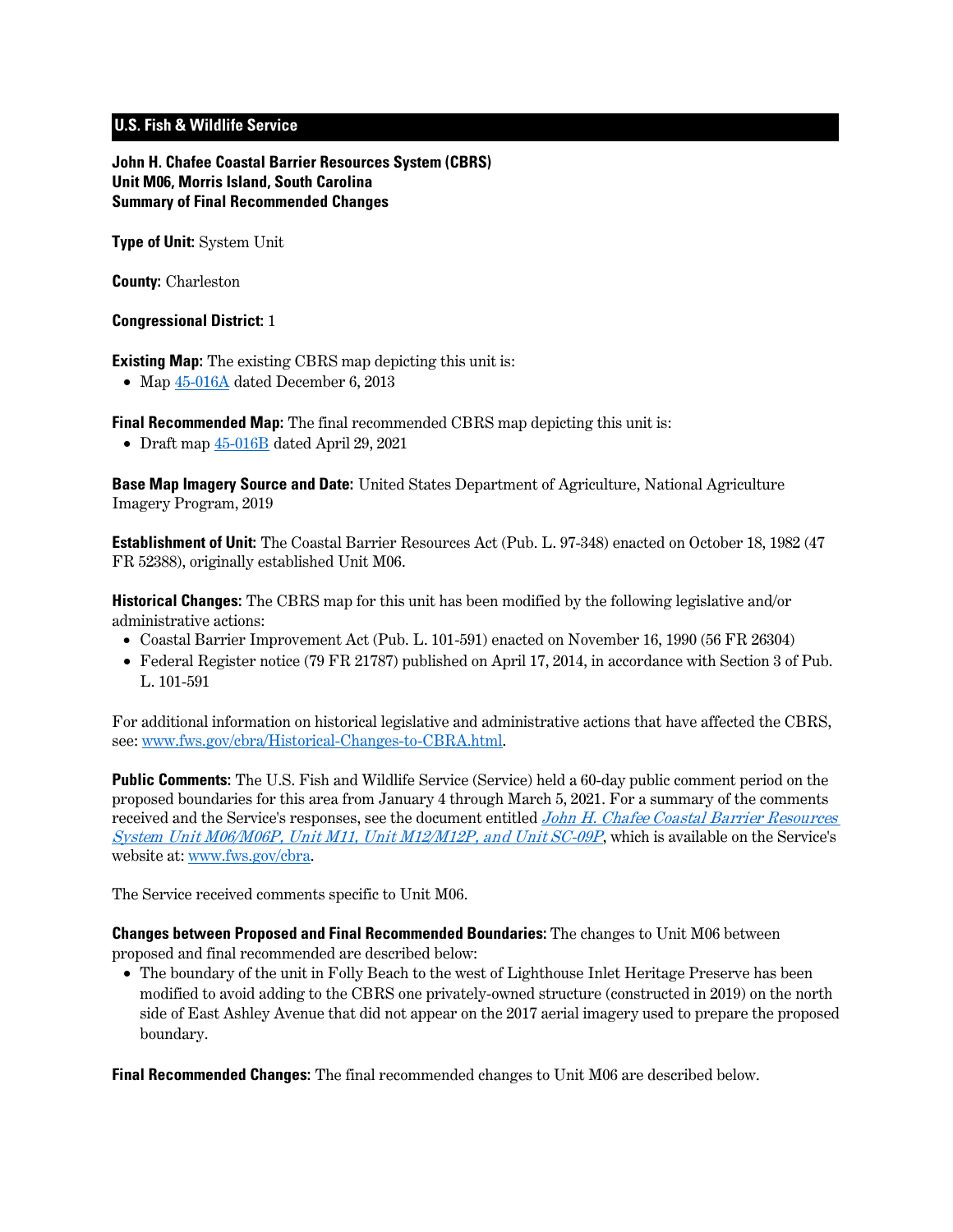### **Unit M06 Summary of Recommended Changes (continued)**

#### Recommended Removals:

• Two structures and adjacent fastland along Sweetgrass Creek Road near its terminus

### Recommended Additions:

- An undeveloped secondary barrier island known as Long Island and associated aquatic habitat located between Folly Island and Long Island River (including a minor area that is privately owned and subject to a conservation easement held by the South Carolina Battleground Preservation Trust, located at the western end of Long Island)
- Wetlands along Seaside Creek in the vicinity of Secessionville, along Clark Sound in the vicinity of Oceanview and Lighthouse Point, and along a tributary of Parrot Point Creek north of Fort Johnson Estates subdivision

## Other Modifications/Information:

- Modification of the boundary of the unit to account for natural changes along a portion of the shoreline of Folly Island on the south side of Lighthouse Inlet. This modification results in a small addition of mostly open water.
- An area of wetlands that is owned by the City of Charleston and subject to a deed restriction (held by The Trust for Public Land) is currently within System Unit M06, located on Cummings Point at the northern end of Morris Island. This area is not proposed for reclassification to an Otherwise Protected Area (OPA) because the deed restriction was not in place when this area was first included in 1982 within the CBRS.
- A portion of Lighthouse Inlet Heritage Preserve (owned by the Charleston County Parks and Recreation Commission and managed under a cooperative partnership with the South Carolina Department of Natural Resources) is currently within System Unit M06. This area is not proposed for reclassification to an OPA because it was acquired for conservation and/or recreation by the County after the area was first included in 1990 within the CBRS.

For information about the Service's guiding principles and criteria for assessing CBRS boundary modifications, visit [www.fws.gov/cbra/maps/Boundary-Modifications.html.](http://www.fws.gov/cbra/maps/Boundary-Modifications.html)

**Technical Correction Assessment:** The Service has completed a Technical Correction Assessment to address requests that were received to determine whether mapping errors exist for specific areas within this unit. The assessment can be found in the *[Summary of Proposed Changes for Unit M06](https://www.fws.gov/cbra/projects/technical-corrections/M06-Proposed-Unit-Summary.pdf)*, which is available on the Service's website: [www.fws.gov/cbra.](http://www.fws.gov/cbra)